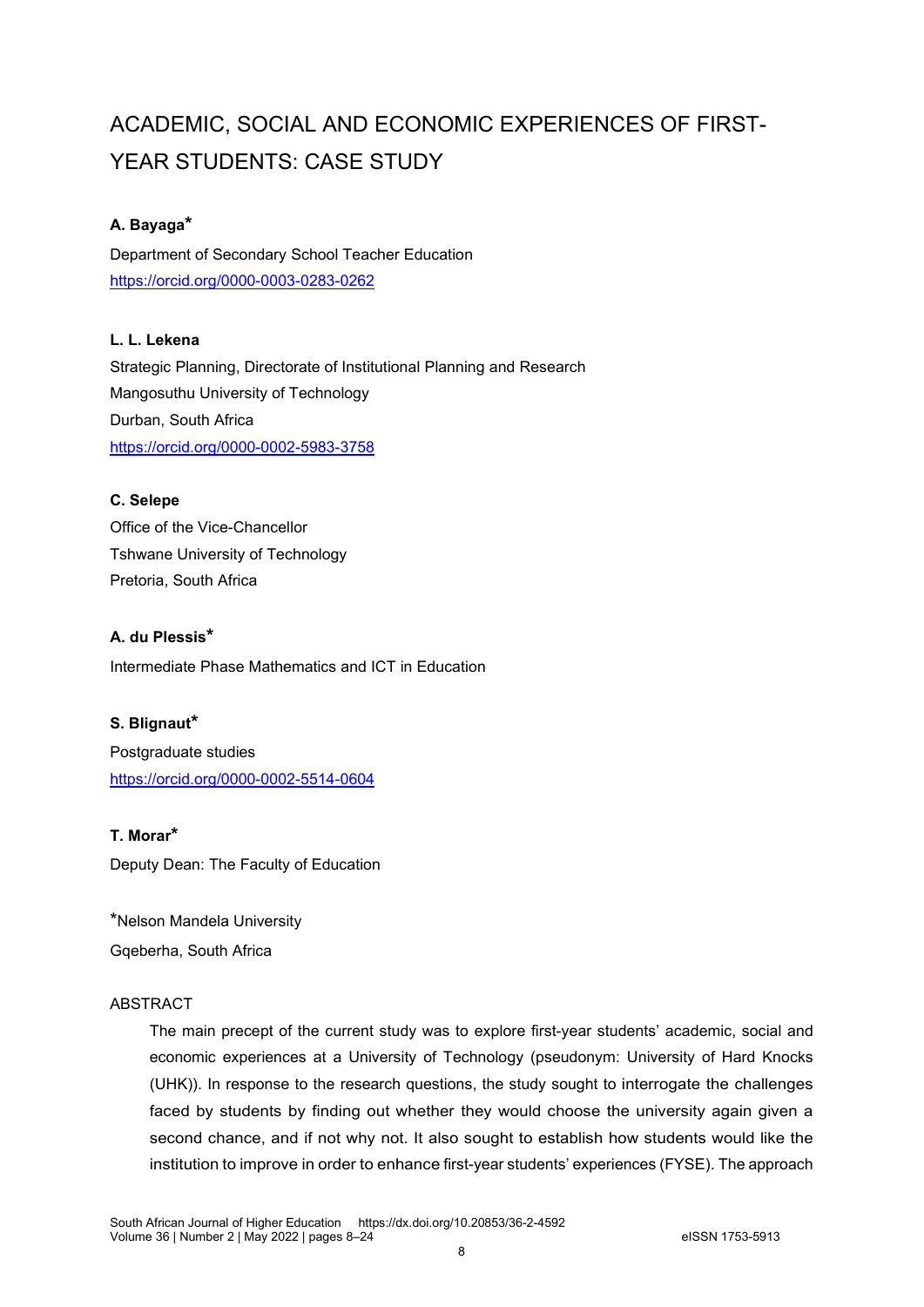applied was both quantitative and qualitative to allow students to reveal their experiences of the university, while simultaneously expressing such perceptions in descriptive format (for the quantitative part). Guided by Tinto's (2013) student departure theory, data were collected using semi-structured questionnaires distributed and sent through invites to all 16 000 first ( $1<sup>st</sup>$ ) year students – which served as the population. However, rested upon the research questions for the current study and given that the instrument used was semi-structured, data was received from participants totally 4020 for the quantitative aspect (mainly descriptive). Of this sample (4020), and for the purpose of the current research questions, forty (40) participants were further selected randomly, to evaluate their responses as directed and coordinated by the current research objectives. The results revealed that to ensure appropriate economic and social integration, efforts should be made to automate and secure university processes and, most importantly, provide accredited/licensed accommodation. To achieve effective academic integration systems, learning space and the lack of transparency in accommodation allocations should be addressed. It is therefore recommended that UHK considers economic, social and academic integration processes and procedures to improve the campus experience.

**Keywords**: academic and social integration, academic development, first year experience, student access, university dropout

### **INTRODUCTION**

While there are several debates on University students' experiences, particular reference has been extended to (1) model used in unpacking such experiences and (2) a growing trend on first year students' experiences. A case in point as indicated by Tinto (2013) is the centrality of both (1) model and (2) first year students experiences simultaneous dependency on educational systems (institutional experience) such as academic, social and economic integration. What is meant is that institutional experiences are directly influenced by social and academic integration. Thus, successfully graduating, is conditioned, not only on say academic work, but predicated upon successfully participating in the student culture. Consequently, it is argued that successful graduation is influenced by factors such as (1) taking part in extra-mural works (2) feeling accepted with peers, (3) cognitively guided by and connected with teachers. Besides the position of Tinto (2013), an editorial review by Moja, Luescher, and Schreiber (2016) also categorised the conceptualisation of first-year students' experiences (FYSE) into the three theoretical fields, which usually form the basis for most argumentation. Inspired by two previous researchers, namely, Tinto (2014) and Schlossberg (2006), Moja et al. (2016, 2307) advance the following notion:

The first conceptualisation is the "adjustment frameworks of student retention and persistence," which essentially focuses on students' adjustment in terms of behaviours,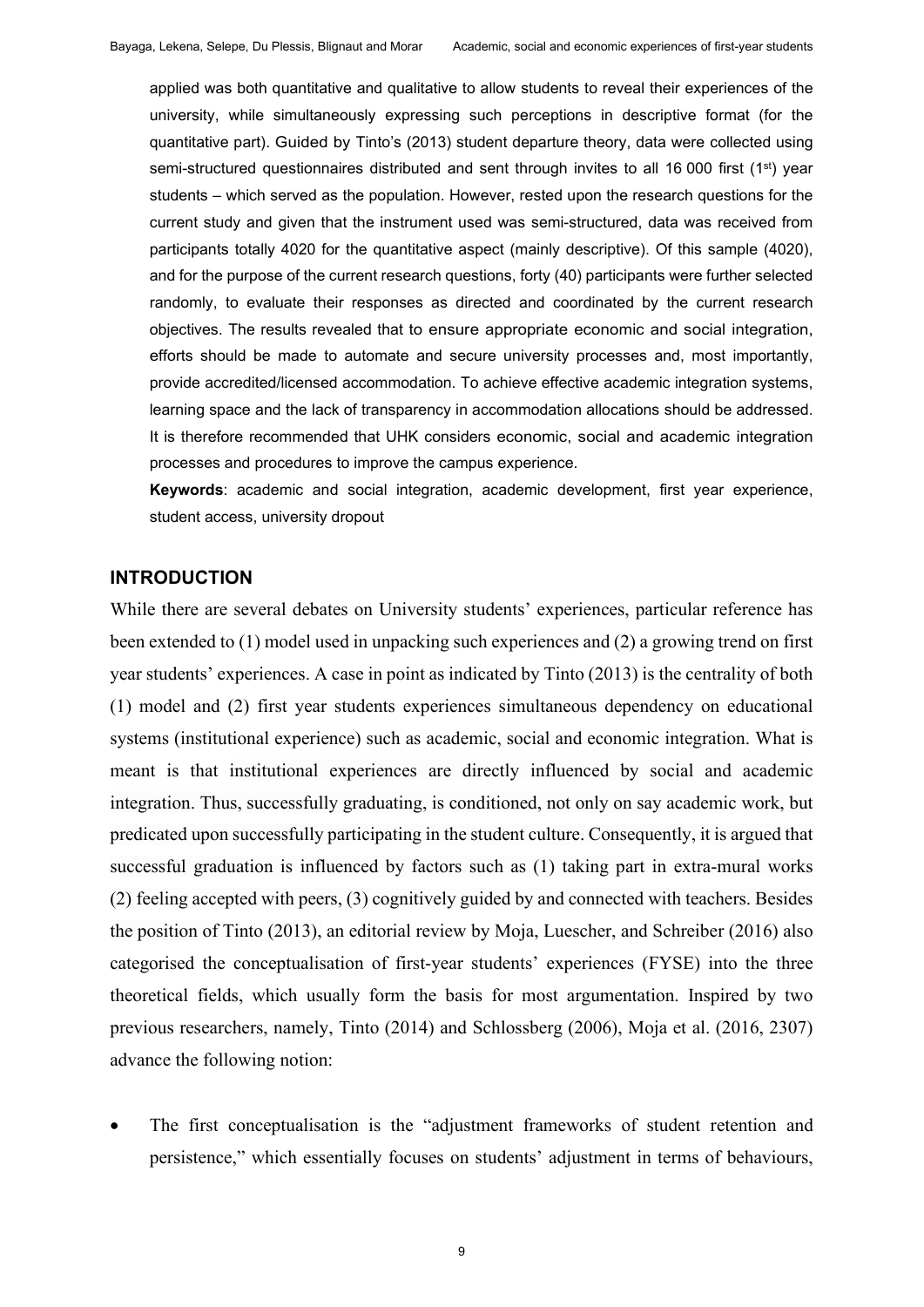cognition, personal function and attitudinal change in order to adjust to the new demands of the higher education context, or at least, first-year students experience transition shock (TS) or reality shock (RS).

- The second concerns "stage models of student progression in which the first year experience (FYE) forms one stage through which students need to progress in order to engage with the undergraduate studies and to transition to work or postgraduate studies". Also, any deviance from this leads to TS/RS.
- The third, which refers to "enabling equitable participation in undergraduate studies," suggests "epistemological access to higher education" and fundamentally addresses the epistemological disposition of FYSE, Wherein, any nonconformity from the three notable conceptions leads to TS/RS.

Similar to Tinto's (2013) and in line with the trend of thought as alluded to by Moja et al. (2016), Brinkworth et al.'s (2008, 1) work in "first-year expectations and experiences" also attributes reasons, for instance selection of a degree, and for that matter a university, may include "degrees [type], quality of teacher feedback and perceived impact of outside commitments". It is also suggested that "student expectations, student experience, and teacher views, similarities across ... degree programs" could be drivers of the conceptualisations of FYSE, which are akin to Tinto's (2013) student departure theory.

What could be drawn from the assessment this far is that worldwide, research on the transition from upper secondary school to university has started to receive increasing attention over the past few decades with fluctuating and disconcerting outcomes (Brinkworth et al. 2008; Speckman and Mandew 2014; Tinto 2013).

However, like Brinkworth et al.'s (2008) study, which was conducted in North America and Europe, most research tends to report on findings positioned within the North America and Europe regions. Although the situation in Africa is also receiving noteworthy attention, it appears the accomplishments in economic, social and academic integration processes and procedures are far and few. For instance, as described by Tinto (2013), academic integration only does not significantly play a role in integration processes and procedures regarding transition from upper secondary school to university. By contrast, formal (informal) social and economic integration (1) tend to affect one's study progress and (2) accordingly a fundamental predictor of one's study process.

The unestablished position thus is that integrating academic, social and economic factors tend to have direct effect and consequently key models on learning environment on study progress. Consequently too, the academic, social and economic integration, which tend to be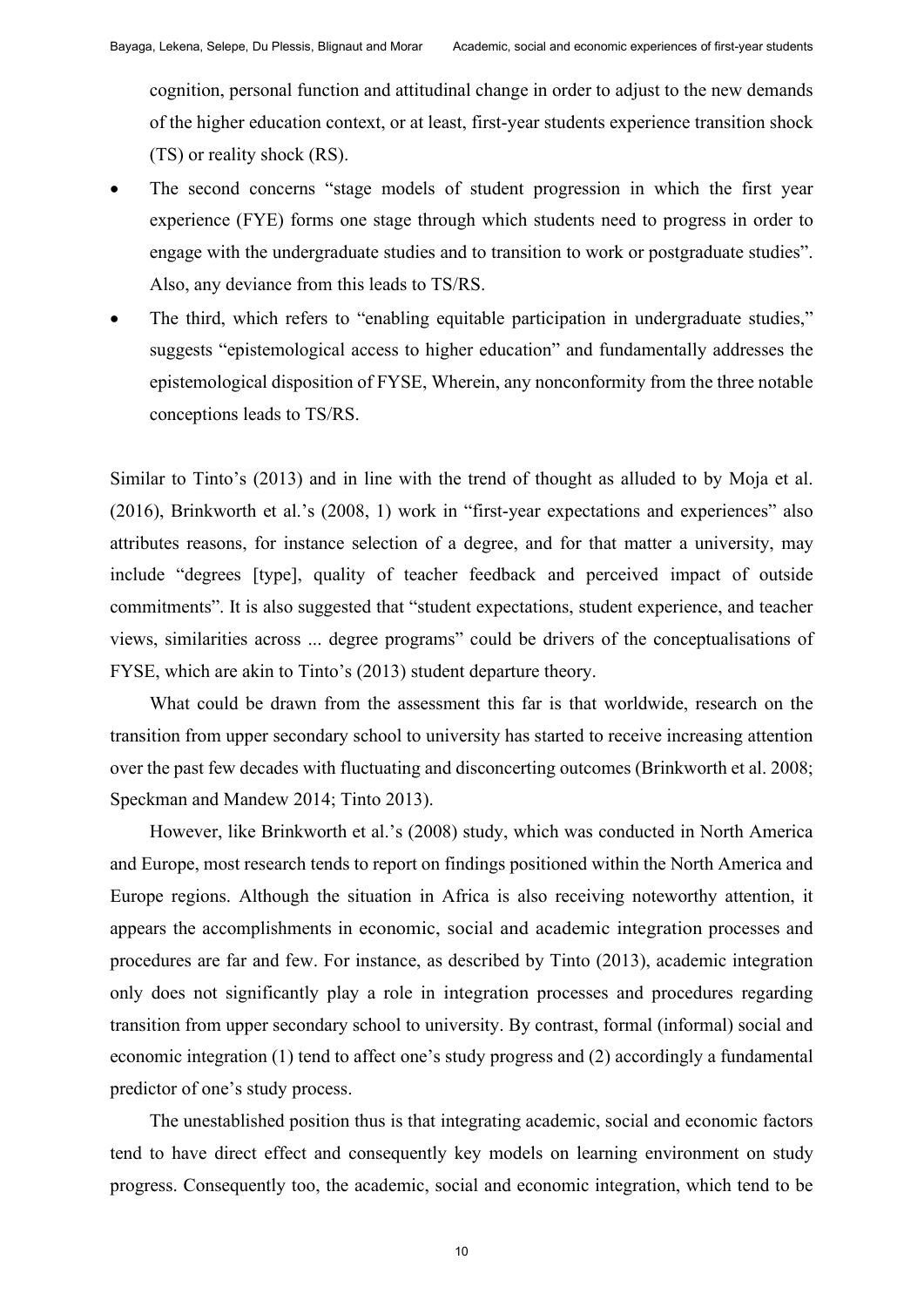the three favoured models of understanding first year context are considered the constructive conditions affecting; study programs, cultural/linguistic/historical oppression, pedagogical experiences, as well as epistemological or curriculum issues. For instance, in recent times and in Kenya's higher education institutions (HEIs), an examination of "... sample of 136 academic staff, 340 students and 34 staff of quality assurance directorates" by Kagondu and Marwa (2017, 23) recommended the need to strengthen both economic and social mechanisms in the higher education institutions (HEIs). Another East African report by Egesah and Wahome (2017, 56) highlighted views of graduates from Moi University and came to the realisation that "... to improve teaching and learning at Moi University..." attention should be focused on "... study conditions, study provisions and study programmes". Egesah and Wahome's (2017, 43) analysis also sounded a cautionary note for the need to increase "... practical, field, outreach and skills and competencies-based teaching and learning ...". In places such as West Africa too, with particular focus on Cameroon, Konings (2009, 211) reports that constraints were motivated in part by "... deep feelings among the Anglophone student community of being more oppressed and marginalized than their Francophone counterparts, owing to their Anglophone identity, by the Francophone-dominated post-colonial state".

While that has been the case as demonstrated by Brinkworth et al. (2008) in North America and Europe, by Kagondu and Marwa (2017) and Egesah and Wahome (2017) in East Africa and by Konings (2009) from West Africa, a consensus held in South Africa and for that matter in Africa is growing uneasiness among HEI students in general, but particularly first years.

In response to such uneasiness, and regardless of these forms of conceptualisation as suggested by both Tinto (2013) and Moja et al. (2016), Brinkworth et al.'s (2008, 1) findings call for "non-specialised transition programs to meet the needs of first-year students and facilitate the transition from secondary to tertiary education."

 Consequently, situated within the work of Moja et al. (2016) and a reaction in the form of a response to Brinkworth et al. (2008), the current research interrogates first-year students' experiences at a university**.** This is achieved by exploring the academic, social and economic challenges faced by students that may affect their decision to choose the university again given a second chance. The research also interrogates the opinions of students regarding how the institution could improve in order to enhance FYSE. In part too, this study pivots on a study by Lekena and Bayaga (2018), which sought to analyse and describe students' total experience in their first year of study at a University of Technology in South Africa. The current study addressed themes, questions and previous work arising from themes predominately discussed by Van Zyl (2015), Scott (2008), Letseka and Maile (2008),

11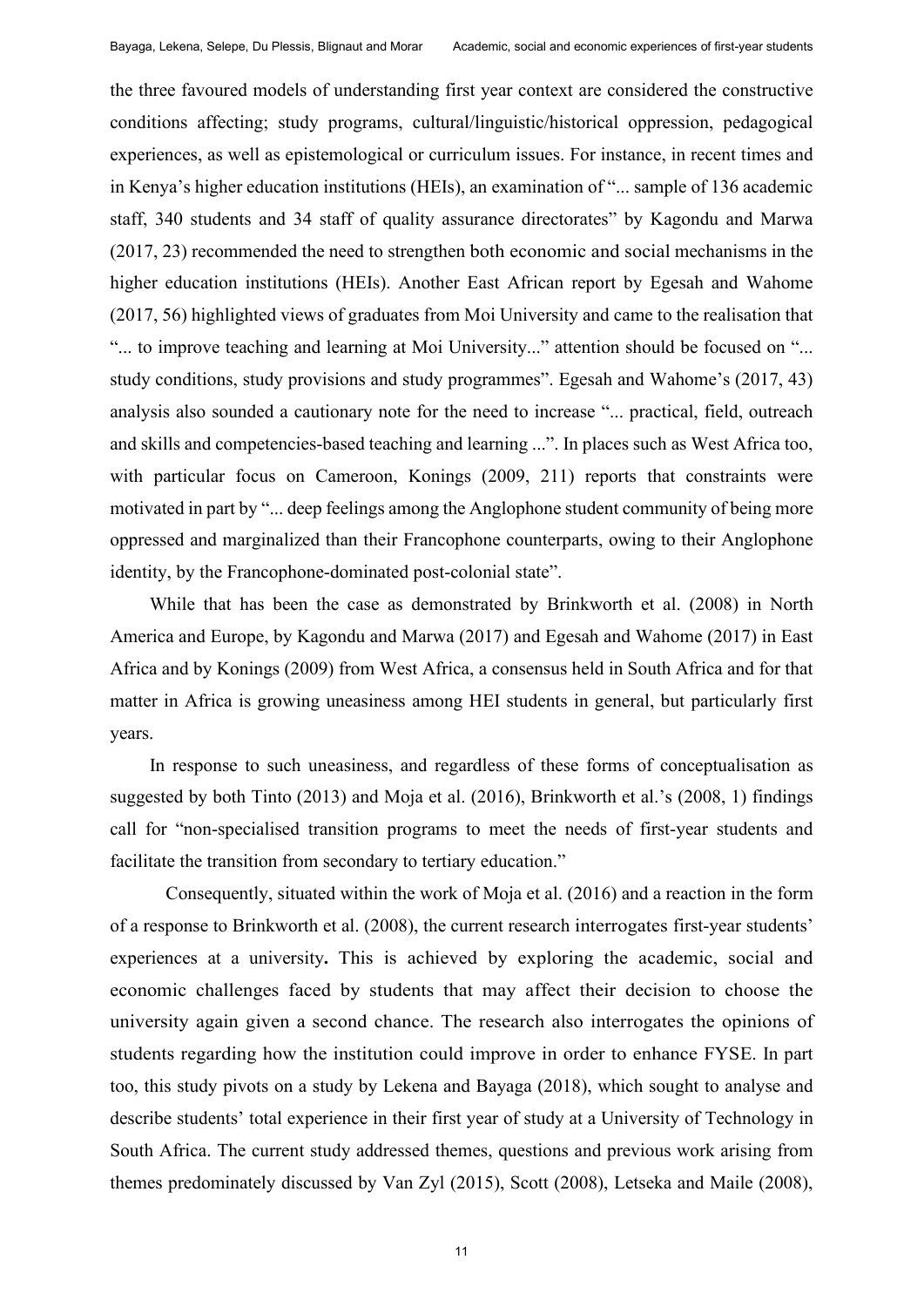Bigger (2016), Ogude, Kilfoil, and Du Plessis (2012), Speckman and Mandew (2014), as well as Garza and Bowden (2014). These themes apply to both the academic and social integration of Tinto's (2013) systems and include, but not exclusively so, university residence, academic support, extra classes/tutorials, learning spaces, library and electronic resource centre (ERC), orientation and security system. The study further explored how the students need to be supported to be able to adjust to the new environment in order to develop and grow.

 In the context of the research, the current study was situated within the Faculty of Humanities at a University of Technology, which was given the pseudonym University of Hard Knocks (UHK). Following the description of the context and outline of the current research, we present a review of the background to FYSE at university by addressing students' experiences as they transition from school to university. The researchers interrogate the academic, social and economic challenges faced by students. The investigation is conducted by finding out why participants would not choose the university again given a second chance. The researchers further explore the opinions of students. Such exploration regarded how to improve the institution in order to enhance first years academic, social and economic experiences.

## **BACKGROUND ON FIRST-YEAR STUDENTS' EXPERIENCE – LOCAL AND INTERNATIONAL OUTLOOK**

To delineate the current work from the pervious and to avoid retelling same story and simultaneously for recall purpose, the previous research from Lekena and Bayaga (2018, 1) sought to: (1) "establish the experience of first-year students within the first few weeks of their studies, and (2) identify some of the problems that the first-year students experience within the first few weeks of their study." To recap, Lekena and Bayaga's (2018) findings, among others, included that late registration accounted for some of the reason's students did not attend orientation even though there was a desire to attend. The findings also revealed that students had no idea of the location of student development support (SDS) on campus, which tended to question the point of there being a support/service centre. In addition, a significant proportion (1187 (31.8%)) of the participants experienced difficulties with transport. In addition to the findings of the previous study, there have been number of preceding studies such as elaborated shortly and hence the need to link previous research, while concurrently articulating the current in the context of other prior studies.

Research conducted in the decades leading up to Lekena and Bayaga (2018) includes the work of Gardner (1986) in the mid-1980s. Gardner (1986) pointed out with concern that universities had already adopted divergent models of student support services (SSS*)* designed to provide a "rite of passage." This has been reiterated more recently by Penn-Edwards and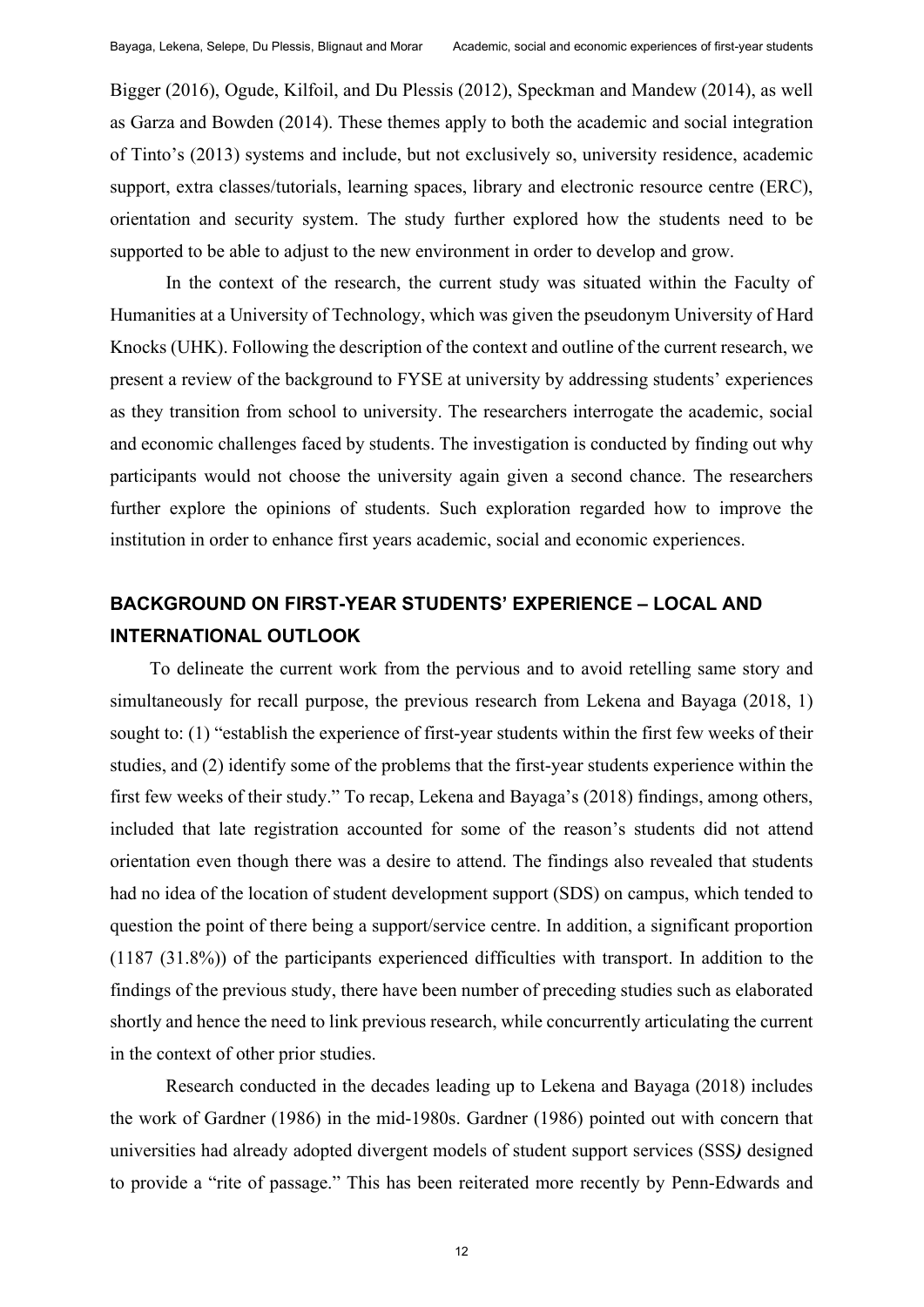Donnison (2011, 567) as well as Shange (2015). This variance in the form of models of SSS may have led to the findings of Lekena and Bayaga (2018), which indicate that students could not locate the SDS. What this means is that students within universities are received, reinforced, and eventually integrated into the campus using different approaches. This is also a strong indication that transition to university is still a big hurdle for some students to overcome in South Africa. Like the findings of Lekena and Bayaga (2018), other studies have highlighted the difficulties that first-year students experience at university. Such studies include Scott (2008), Council on Higher Education (2014), Letseka and Maile (2008), Ogude et al. (2012), Speckman and Mandew (2014) and Garza and Bowden (2014). However, taking into account both the academic and social integrations of Tinto (2013), recently there has been an increase in academic support provided to first-year university students on a global scale through firstyear experience offices (Van Zyl 2015). This conception of the first-year being a difficult hurdle to overcome contrasts with the old-fashioned perception of the first year of university being exciting, liberating and confidence boosting (Van Zyl 2015; Bigger 2016; Ogude et al. 2012; Bitzer 2009; Tinto 2006).

Regardless of the considerable increase in academic support for first-year university students, Lekena and Bayaga (2018) established that transitioning from school to university may be difficult as many first-year students are often ill prepared for the change. Additionally, the first year could be quite daunting for many students given the new responsibilities and challenges which are in many instances overwhelming. Nonetheless, while not firmly accounted for, another point is the case of attrition rates, as the problem of high attrition and the reasons for high attrition rates are varied and increase at first-year level. Thus, considering the research objectives, this research explored why first-year students' transitions are particularly troublesome. This was done by exploring their academic, social and economic experiences and the way they negotiated these experiences regardless of their backgrounds (Speckman and Mandew 2014; Garza and Bowden 2014). A survey of first-year university students' experience by Brinkworth et al. (2008), and also indicated by the conceptualisation of Moja et al. (2016, 2307), suggests that "transitioning to university is not easy for many students". It is also reported that while students often know that university is going to be different from school, they have no idea what kind of a difference to expect. Furthermore, student responses reported by Brinkworth et al. (2008, 157) indicate that a successful transition is not solely due to academic ability, but also depends on students' ability to make a rapid adjustment to the new learning environment, which in this case forms part of the objective of the current research, which is in line with social integration systems as pointed by Tinto (2013).

Drawn from the aforementioned studies, various researchers tend to highlight a call for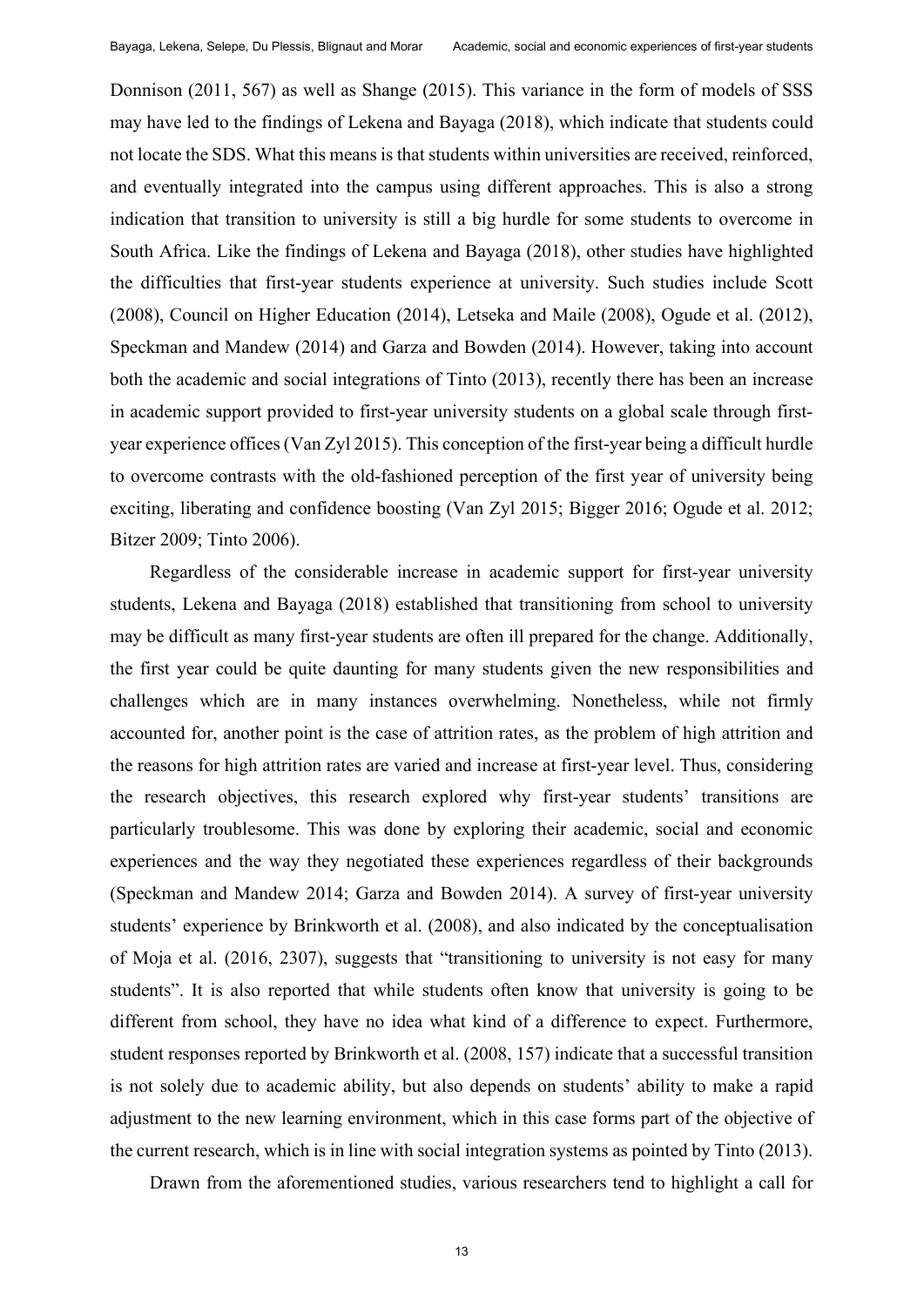universities to have formal transition programmes (SSS and SDS) aimed at orientating students to and helping them navigate higher education. In the current study, the authors pay specific attention to the challenges associated with such orientation. Lekena and Bayaga (2018) stress the importance of affording the first year of university study attention in the form of research, as currently there is a lack of understanding of the first-year experience, which makes it difficult for universities to offer appropriate support systems.

## **[LACK OF] UNDERSTANDING OF FIRST-YEAR STUDENTS EXPERIENCE OF THE TRANSITION FROM SCHOOL TO UNIVERSITY**

It is an accepted fact that first-year university students may experience transitional shock and academic and social difficulty as they move from high school to university (Krause et al. 2005). Krause et al.'s (2005) 2004 survey of Australian first-year students found that about 60 per cent of first-year students were ill-prepared for university and tended to experience an early "reality shock" (RS) when their first semester marks began to come in. While some have attributed the RS to inadequate academic, social and economic integration, to date, the reasons for these are not clear and have not been fully investigated (Speckman and Mandew 2014; Garza and Bowden 2014). In fact, McInnis (2001) laments that a sizable number of first-year students actually find themselves in difficulties once they begin university courses due to transitional shock.

One of the reasons offered by Krause et al. (2005) and backed by the views of Parker et al. (2004) is that on entry to a university, first-year students are confronted with new personal and interpersonal challenges that include the need to establish new relationships, develop study skills and modify existing relationships with parents and their families, with any deviance from this norm or standard constituting reality shock. They also have difficulty adjusting to the different styles of teaching compared to school. The views of Krause et al. (2005) and Parker et al. (2004) are consistent with Adler et al.'s (2008) assertion that adjustment to university is critical for academic success. In fact, it is increasingly believed that unsuccessful university adjustment correlates with poor academic performance, low graduation rates and limited success later in life.

In conclusion and drawn from Krause et al. (2005) and Parker et al. (2004), it may be asserted therefore that a growing body of literature shows that the transition from high school to university remains a major concern globally. Given these challenges, the current study sought to address the research topic by taking guidance from the research objectives, which are formulated in the next section.

Based on the discussion this far, the inclination is to interrogate number of issues that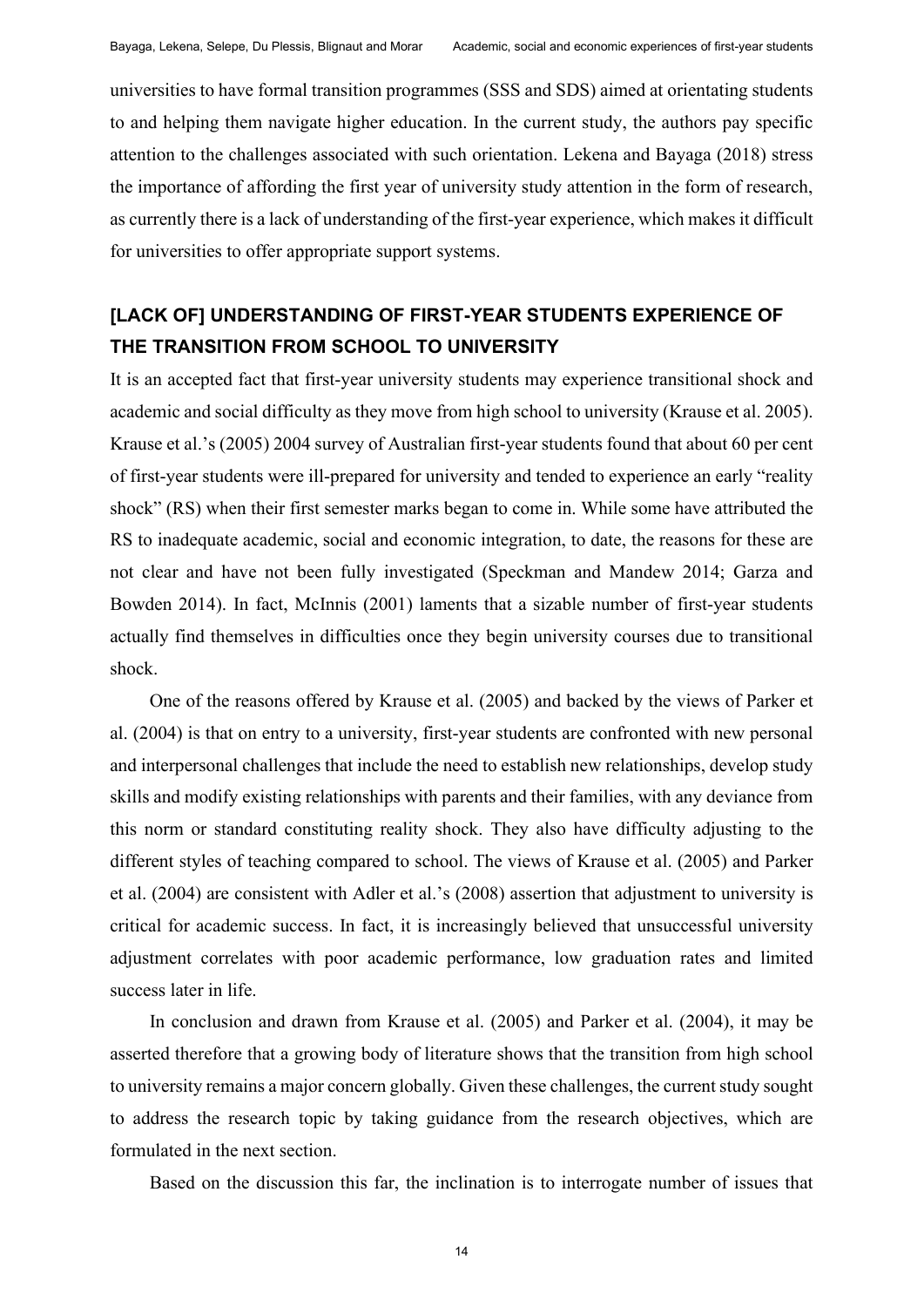included but not exclusively; the academic, social and economic challenges faced by students. The need to examine such issues is largely because, those challenges affect participants in variety of ways in terms of choice of the university as well as the need to also explore opinions of students. This is particularly needed regarding how to improve the institution and to enhance first years academic, social and economic experiences. Considering the background and the concerns of the study, Tinto's (2013) student departure theory was applied to address the research questions.

#### **Research questions**

The research questions of this study thus sought to examine:

- How do academic, social and economic challenges faced by students affect students' choices given a second chance to choose the university?
- What opinions of students could improve the institution in order to enhance first years academic, social and economic experiences?

### **THEORETICAL FRAMEWORK**

Evidence from Scott (2008), Letseka and Maile (2008), Ogude et al. (2012), Speckman and Mandew (2014) suggests that Tinto's (2013) student departure theory has been the theory of choice when conducting FYSE research. Based on the exploratory nature of the research questions and since it is primarily directed towards the experiences of respondents, the authors were guided by Tinto's (2013) student departure theory, which is aimed at and used in exploring contextual challenges (cf. Figure 1) faced by students. The researchers also interrogated via Tinto's (2013) student departure theory, the perceptions of students with regard to how they would like to see the institution improve in order to enhance their experience. Additionally, and as reflected in Figure 1, the theory is used to explain and describe how features of first-years' experience is influenced.

Drawing from Krause et al. (2005) and Parker et al. (2004), another reason for the choice of Tinto's theory is because, the theory identifies the social and academic integration of firstyear students as having prognostic effects on how well, or not, they can battle the challenges of integration into higher education. Thus, the findings of this study will be mapped onto the theory (as far as possible) for explanatory and descriptive purposes.

Figure 1 is an illustration of Tinto's theory of student departure. From the theory, it is expected that first-year students need to be integrated properly into the system. It is likewise expected that such students do not solely depend on academic ability, but also on the ability to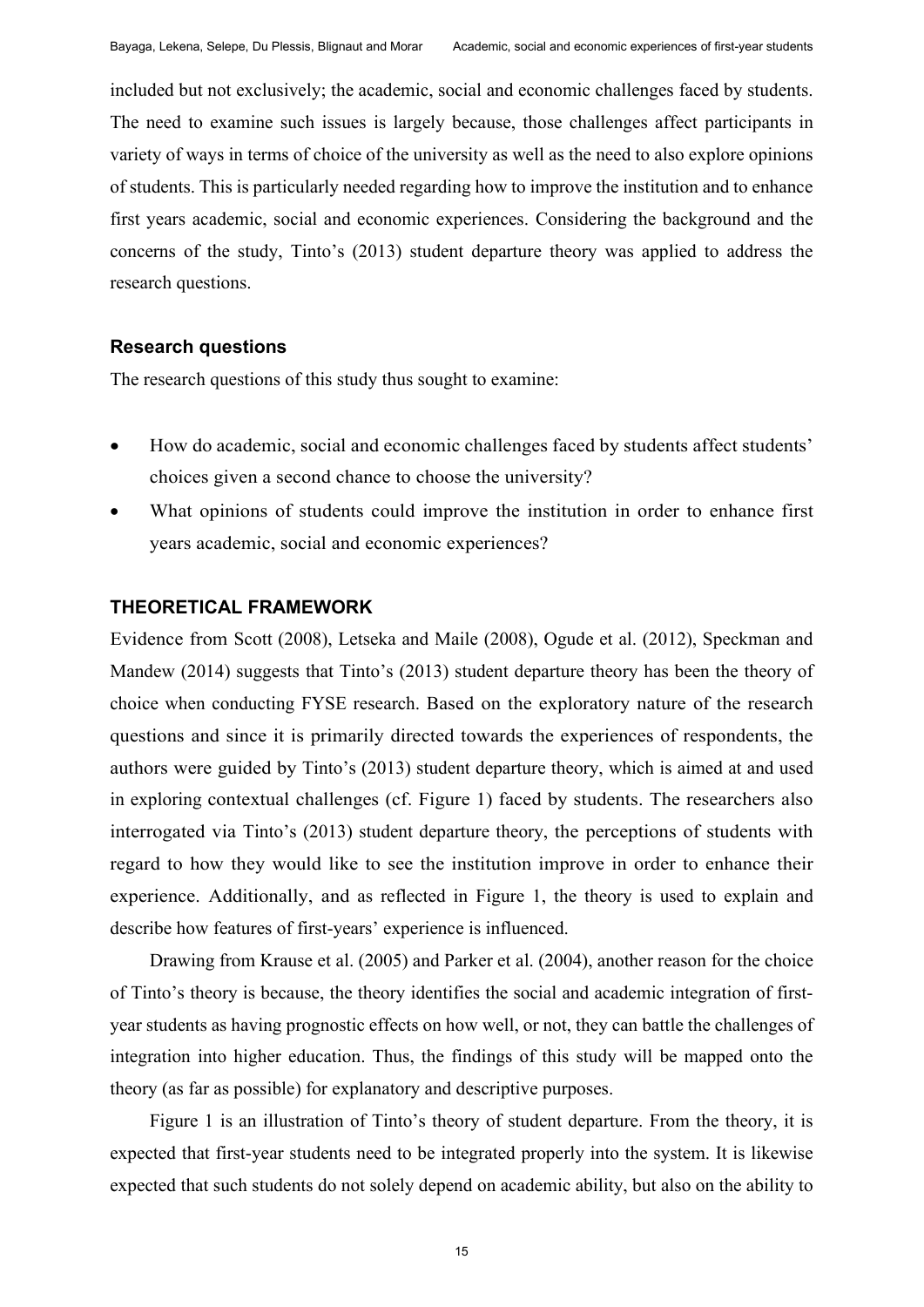adjust to the learning environment as supported by Tinto (2013) and articulated in previous sections of the current research.



**Figure 1:** A longitudinal model of institutional departure (Tinto 2013)

## **METHODOLOGY OF THE STUDY**

#### **General Background**

The current study examined first-year students' experiences within the Faculty of Humanities in their first six to eight weeks of enrolling at a university (UHK) in South Africa. Ethical considerations based on confidentiality and anonymity were adhered to in order to meet the ethical protocols of the university in regard to the respondents. Considering the studies of Letseka and Maile (2008), Van Zyl (2015) and Scott (2008), the questions were designed to elicit information on the challenges faced by students. They also focused on why students would not choose the university in question given a second chance. The questions or themes also sought to explore the perceptions of students regarding institutional improvements that would improve their experience.

#### **Instrument and procedures**

The current study was based on first year students' experience at a university in South Africa. Rested upon the research questions, a questionnaire was used as the data collection tool. Data was collected through a survey using anonymous, paper-based, semi-structured questionnaires.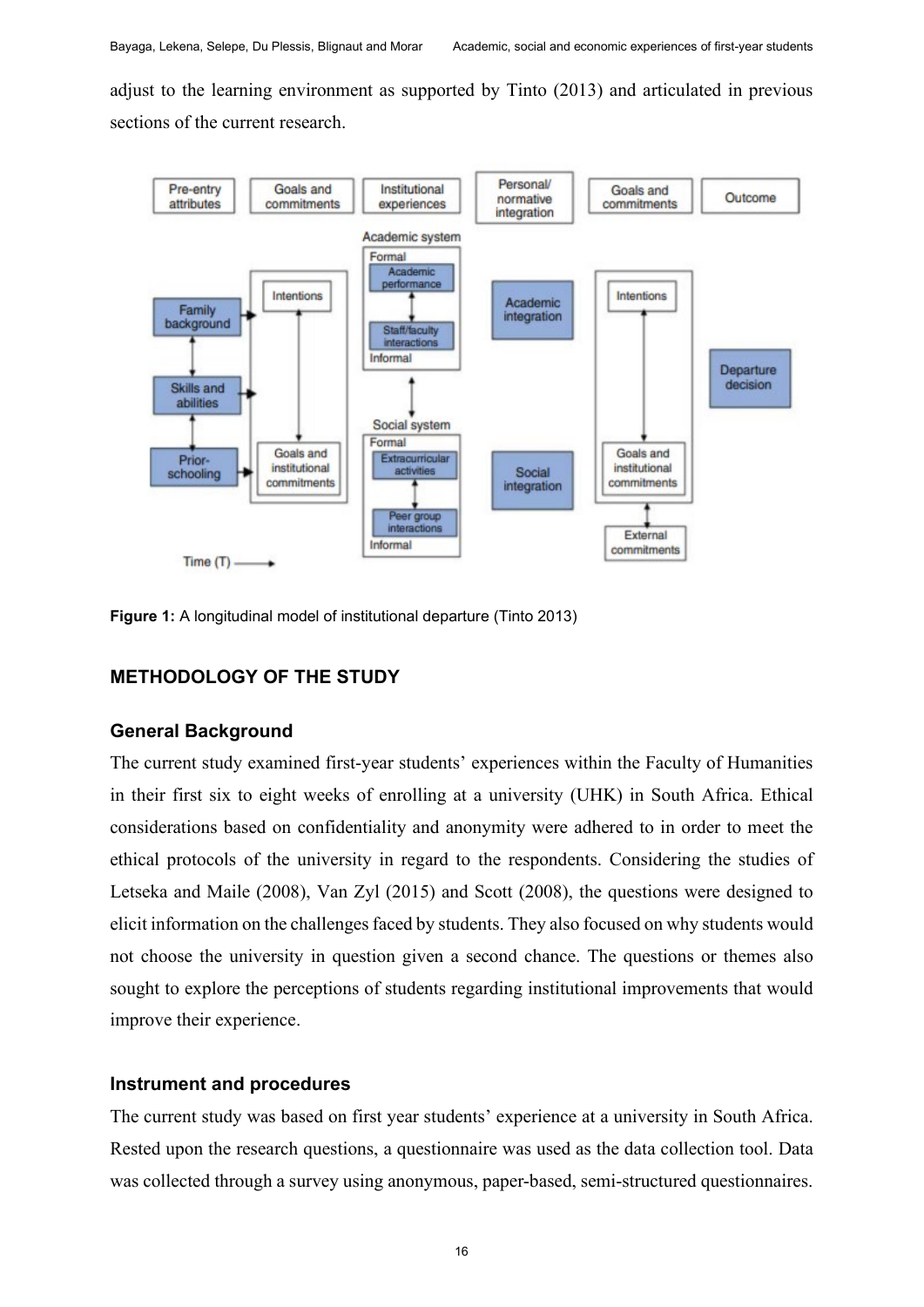Questions were both quantitative and qualitative in nature and allowed for students to express their opinions and perceptions on their experience. The themes principally comprised extended answer questions on participants total experience as directed by the research questions.

#### **Sample selection**

Guided by Tinto's (2013) student departure theory, data were collected using semi-structured questionnaires distributed and sent through invites to all 16 000 first  $(1<sup>st</sup>)$  year students – which served as the population. However, rested upon the research questions for the current study and given that the instrument used was semi-structured, data was received from participants totally 4020 for the quantitative aspect (mainly descriptive). Of this sample (4020), and for the purpose of the current research questions, forty (40) participants were further selected randomly, to evaluate their responses as directed and coordinated by the current research objectives. The respondents (all names are pseudonym) (40 respondents in total), were further sampled (11) from the 40 (thus not all 40 were not used), asserted various positions as elaborated further in the results section of the current study.

Generally, data were collected from classes using stratified random sampling, paying particular attention to the academic and social integration systems (ASIS). The quantitative data was scanned and analysed using Evasys software, while the qualitative data was analysed by means of content analysis based on the ASIS. Participants, who were first year students collected questionnaire using a one-page paper-based questionnaire guided by the research questions. The student participants were provided no incentive whatsoever to participate.

#### **Data analysis**

The data analysis process was through thematization, including number of steps. The first was to examine coding structures of the themes as reflected in the research questions. The researchers then compared the themes with those from the data. This was followed by identifying and recognising similar, different, and missing constructs. Such identification and recognition processes ensured that the researchers maintained trustworthiness of results. Finally, such themes were developed and employed in the current study, which included the academic, social and economic challenges faced by students in terms of choice of the university. It also explored the opinions of students regarding how to improve the institution and to enhance first years' academic, social and economic experiences.

### **RESULTS OF THE STUDY**

This current section presents the results of the study in accordance with the main themes of the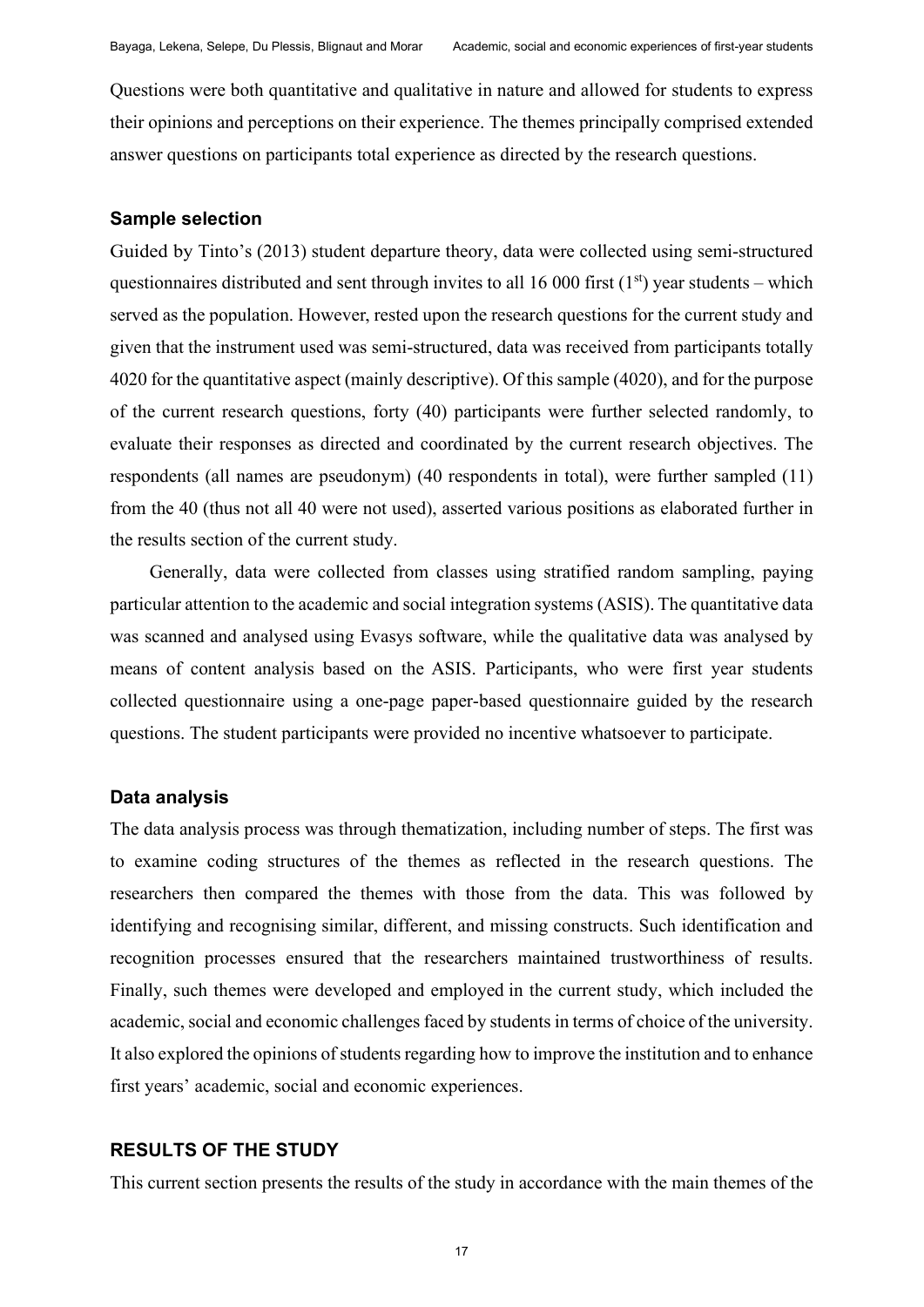research questions. The research questions are recapped for ease of reference: Thus, (1) How do academic, social and economic challenges faced by students affect students' choices given a second chance to choose the university? (2) What opinions of students could improve the institution in order to enhance first years academic, social and economic experiences?

## **Social and economic integration**

The majority of the students, that is, 92.7 per cent of those surveyed, said that they had made friends at the university. Eighty-four per cent (84.6%) of the respondents had attended their faculty/departmental orientation programme. Of those who had attended, 71.8 per cent, 18.6 per cent average and 9.6 per cent poor or very poor. A little over half (56.9%) of the respondents stated that they would like some orientation-type activities to be repeated later in the year. When asked whether they felt at home at the university or not, 76.7 per cent said that they felt at home. The majority of the students, 80.9 per cent, had not attended or participated in any sports events. Most of the students, 84.4 per cent of the 531 respondents, indicated that they had not joined any clubs/associations yet, although 15.6 per cent had done so. More than three-quarters of the respondents, 78.6 per cent, stated that they understood how the university works. Just over half (55.5%) had spoken to a lecturer, similarly, 52.4 per cent had spoken to a tutor or mentor. Students displayed high affinity to the university, as 82 per cent reported that they would still choose it again given a second chance regardless of the challenges they had faced thus far. The majority of the students (88.2%) also stated that they knew what was expected of them by the lecturers. In addition, 64.1 per cent of the respondents were worried about their term/semester tests.

Some of the respondents alluded to the fact that living far from the campus was expensive, unsafe and negatively affected their studies as they spent a lot of their time on the road as opposed to studying. The respondents (all names are pseudonym) also expressed their discontent with the alleged lack of transparency in allocating accommodation by the university. In support of this, various respondents even though not an exhaustive list (40 respondents in total), wherein a representative sample (11) from the 40 (as all the 40 could not have been used in the current research) asserted the following, noting that all names used are pennames:

"Accommodate all first-year students at res." (John).

"Lumumba (respondent) indicated that '... must improve their residence to accommodate all the

<sup>&</sup>quot;They should provide residence for the students who are staying off campus for their safety to avoid late coming at school." (Afrika).

<sup>&</sup>quot;They have to build more residence we are suffering because when coming to school they rob us along the way." (Lam).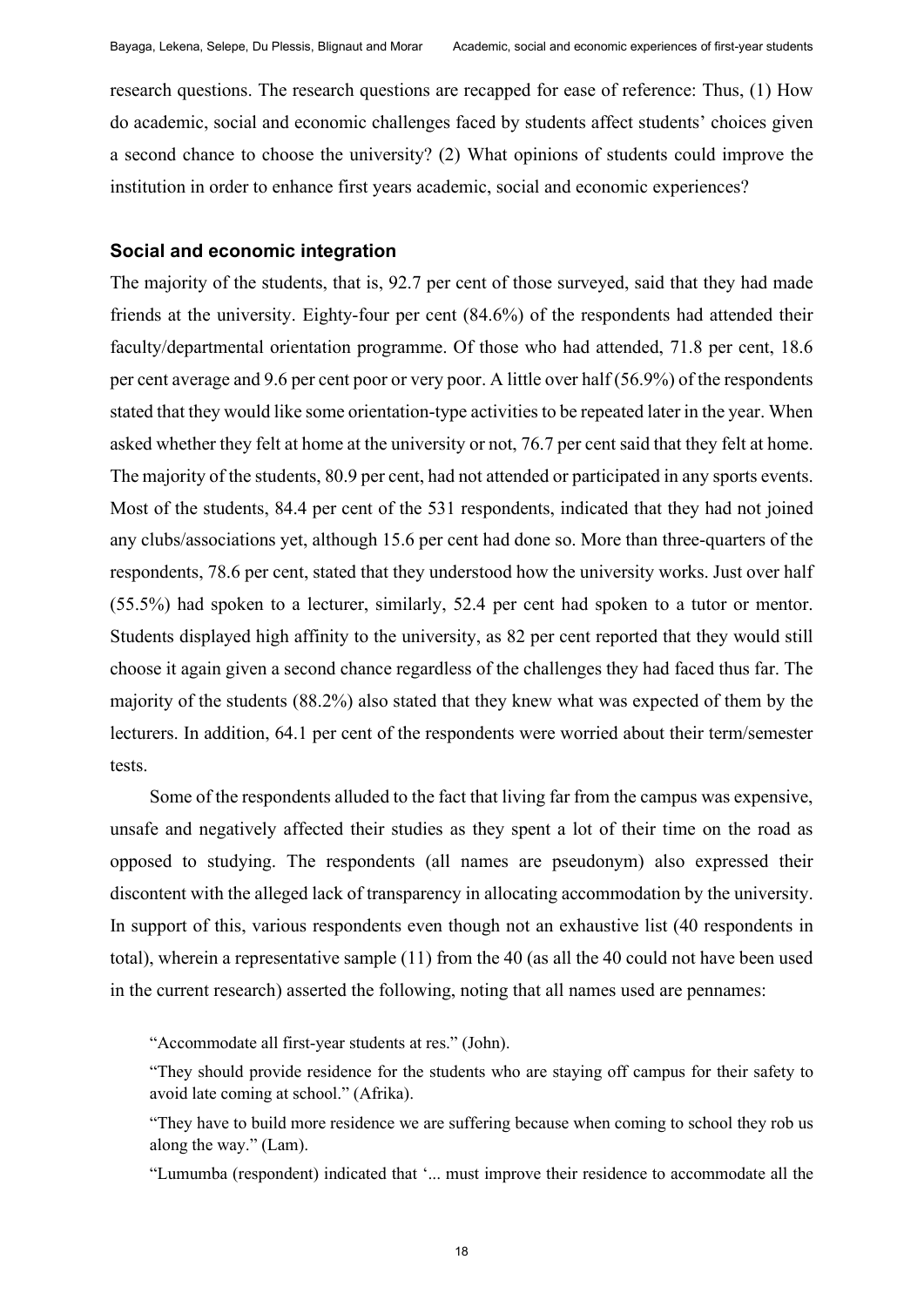students because some of us we staying too far. I have to spend R150 per day to come to school'." "Ben (respondent) noted, 'by providing residence that can accommodate many students on average of 60–70% of students, as we fear for our safety'."

Respondents also stated that they often miss classes due to transport delays. When they do arrive eventually at class, the respondents mentioned that they are often tired and, hence, do not absorb as much as they could have if they lived on campus. The assertions of respondents John, Afrika, and Lam are in line with Kenyatta (all names are pennames). In terms of reasons attributed to attrition, it was noted that the transition to university can be problematic, as the following reasons put forward by respondents such as Lumumba:

### **Orientation, automation of systems and processes and others**

In the case of orientation for instance**,** students were generally negative towards the practice. Some of the reasons provided are that the orientation was too short and students did not have time to ask questions or to absorb everything all at once. John (a respondent) lamented that:

"Show me all corners of UHK by touring around the campus, they can call more and more orientations to cover students who didn't and couldn't attend the first orientations. Orientation must be before the commencement of classes. They would keep on giving us more orientations up until we settled well enough."

On the other hand, respondent L in the current study asserted that:

"By orientating us more and maybe for more than three hours so that students can ask questions if they want to. If UHK would have taken us around the school during our orientation would have been far better but unfortunately we had to do that on our own, host another orientation later in the year so that we always have enough information about the UHK activities."

As suggested by respondent L, students felt they needed mentoring to meet more personal and social needs and tutoring for academic purposes. The students also mentioned that they would like to interact more with their lecturers outside of class time.

## **Academic integration**

In support of Tinto's (2013) work, respondents in the current study recounted that there is hardly any space to sit quietly and learn as all the classes, the library and its extension are always full. For instance, respondent K had this to say:

"It [the institution] can make sure that sometimes we do not attend in small classes because, [we] don't pay attention rather to make noise, UHK needs to be enlarged for more space to accommodate all the students. Extend the UHK tech and office in order to accept a larger number of students and also have spare classroom for backup in the absence of another classroom being under construction etc."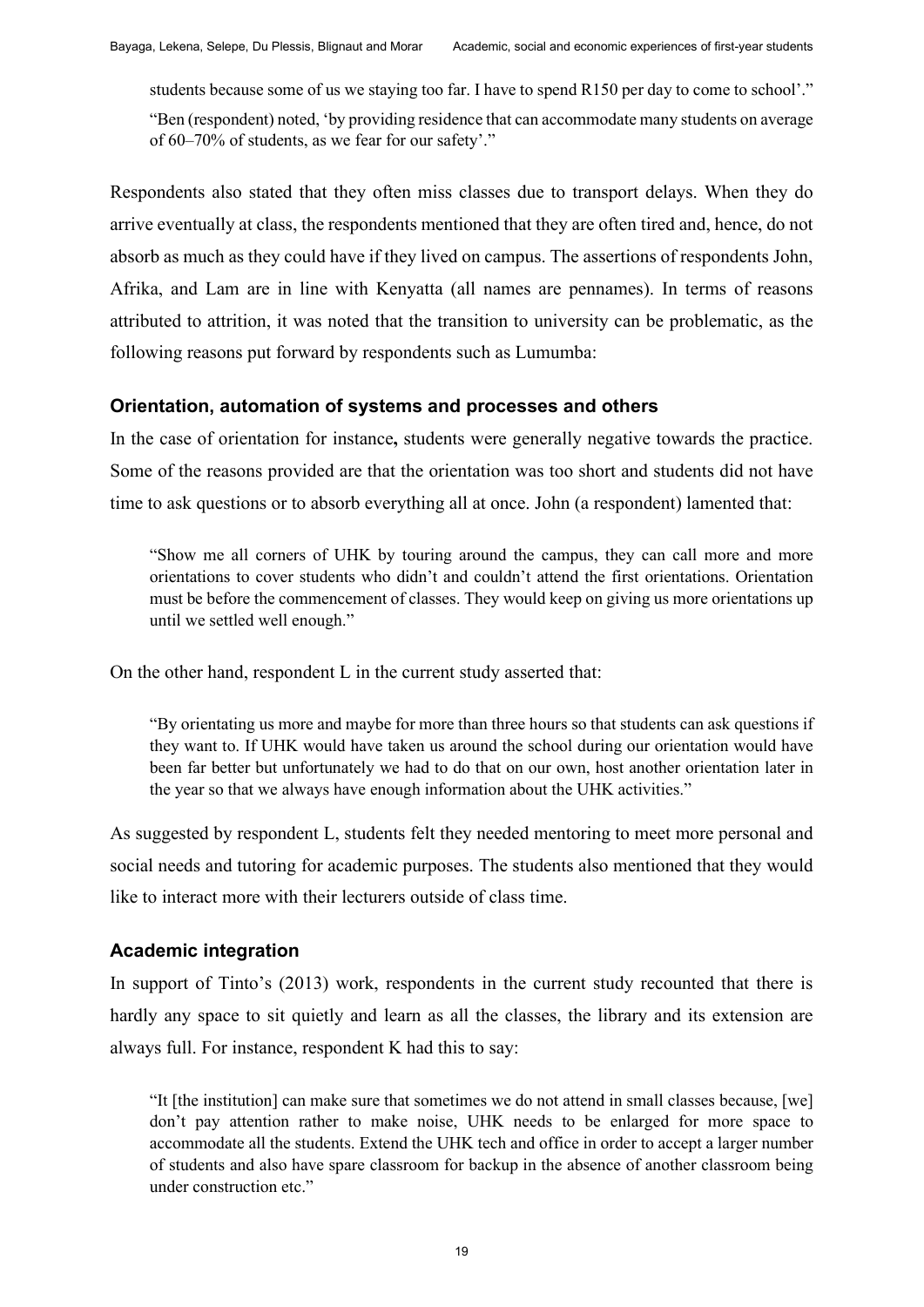Comparable to respondents K, it was found that there are too few benches and chairs around the campus and thus students do not know where to wait for the next class. They also mentioned that group assignments are difficult because of the lack of relaxed learning spaces. For instance, respondent W had this to say in this regard:

"They should build more building (classes), UHK can improve their air-cons in every class due to the fact that the classes are very hot."

Expansion of the library is another need mentioned by the first-year students. To this effect, respondent PP noted:

"They should monitor the computer lab, it's always full and some students don't use the computers for academic problems, instead some are busy watching soapies on YouTube. The library extension should be increased so that it can accommodate every student in this institution. Extend library or make more of them. Even computer labs are not enough for some of us who are doing ICT."

Respondent PP's point was supported by that of KX, indicating:

"Computer labs must always be available when student want to research, or they must extend the Computer labs. They must extend the space for library and lab. Supply us with more books at library, library is always full so I suggest that the school governing body [university management] look into this matter. Computer labs is [are] always full improve."

Insufficient internet and computers were also raised as sources of poor experiences. Students stated that Wi-Fi should be strengthened and more computers and better working conditions should be supplied. Some of them mentioned the need for students to be given tablets upon registration. The need to **"**expand" campus and classrooms was mentioned as a way in which the institution could improve. The respondents complained about the overcrowded classrooms as well as the overcrowding generally on campus. They expressed how it is often too hot because of the number of people in class and the fact that the air conditioners seldom work.

## **DISCUSSION OF THE STUDY**

#### **Social and economic integration**

In line with the themes as directed by the research questions and the studies of Van Zyl (2015), Scott (2008), Council on Higher Education (2014), Letseka and Maile (2008) and Brinkworth et al. (2008) as well as Tinto's (2013) student departure theory, the current study found, via a respondent referred to as Lamat (a pseudonym) that students initially chose, and then stayed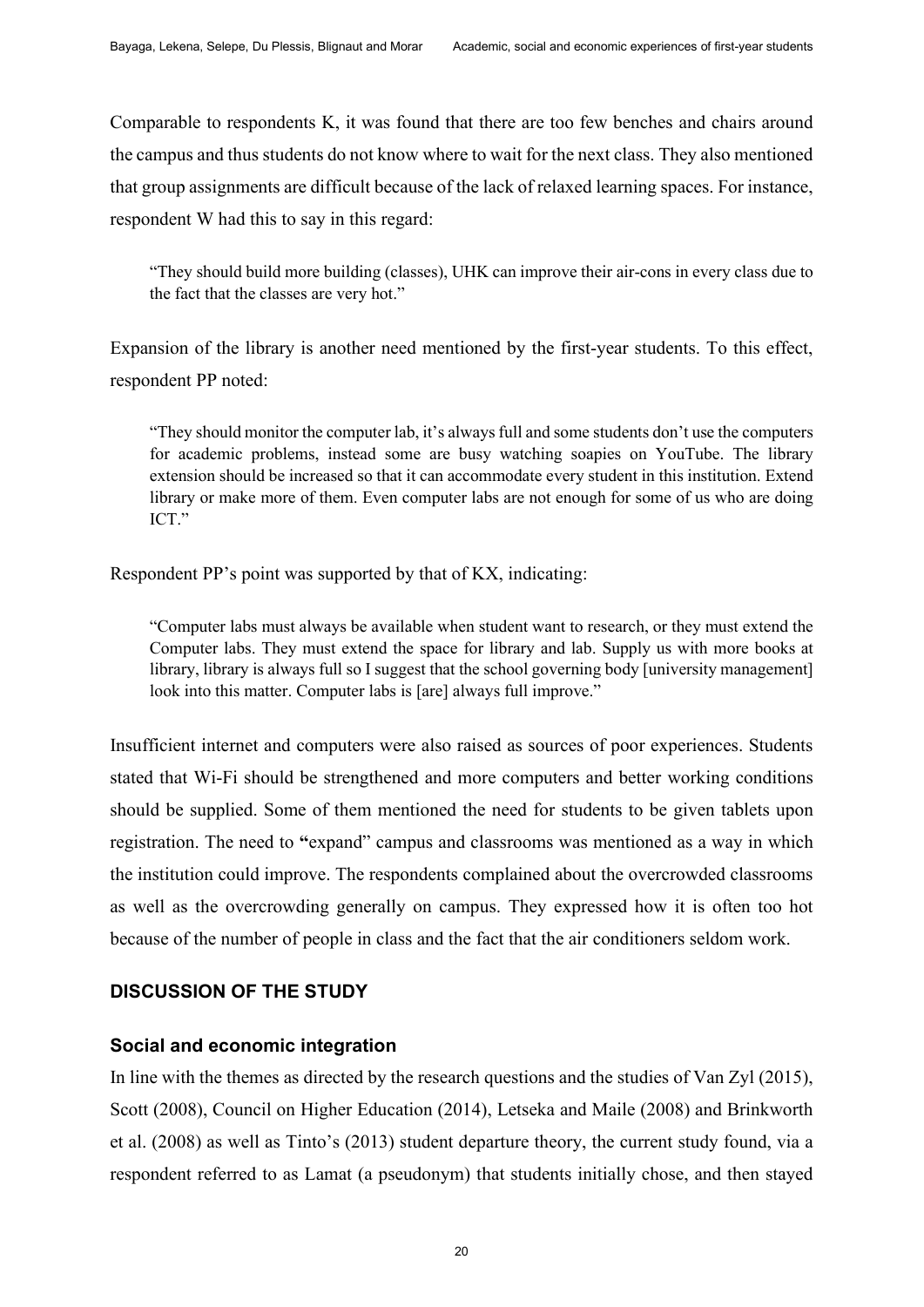within, their programmes for very similar reasons. Interest was by far the largest factor in selecting and continuing in a degree programme. Though not fully accounted for by Letseka and Maile (2008) and Ogude et al. (2012), this is encouraging and serves as a good foundation that the university could build on as it reflects the eagerness of students to obtain extra support that might help them succeed in their studies. The assertions of respondents John, Afrika, Lam and Kenyatta are in line with the work of Brinkworth et al. (2008)*.* In terms of reasons attributed to attrition, Letseka and Maile (2008) and Ogude et al. (2012) note that the transition to university can be problematic, as the following reasons put forward by some of the respondents such as Fati indicate: Fati indicates; "build other buildings and make sure that every student get[s] financial assistance for residences". Drawing from the responses of Lumumba, Fati and Kenyatta, a further issue may be identified, namely, that students sometimes do not have money for transport to get to campus. Another reason cited by Scott (2008) and Garza and Bowden (2014), and also evidenced in the current research, was that the accommodation they secure outside the university often does not have amenities such as electricity, running water and internet connectivity, which means they cannot study comfortably and optimally.

Respondents criticised the lack of free tablets and strong and widely available Wi-Fi connectivity on the university premises. Employing the lens of Tinto's theory, lack of accommodation for students might lead to students dropping out or failing academically due to a lack of social and academic integration. It could be asserted too that lack of accommodation makes the students feel they do not belong to the institution. These challenges might facilitate the decision to leave the institution. This negative phenomenon contrasts with the argument made by Lewin and Mawoyo (2014) that a sense of belonging and academic integration has a positive effect on student retention and success.

#### **Orientation, automation of systems and processes and others**

Analogous to the study of Brinkworth et al. (2008) and suggested by Tinto's (2013) work on social integration, factors such as sporting facilities and entertainment and interaction with lecturers outside of class time and orientation have a significant effect on departure decisions. Brinkworth et al. (2008, 159) found that "commencing students had very strong (90%) expectations before starting university". Consistent with Penn-Edwards and Donnison (2011), Students also felt that the current manual system of waving/showing their student cards to security personnel at the university gate to gain access is outdated and causes unnecessary tension between students and security. They would prefer an automated system where they could just scan their cards and get through the gate.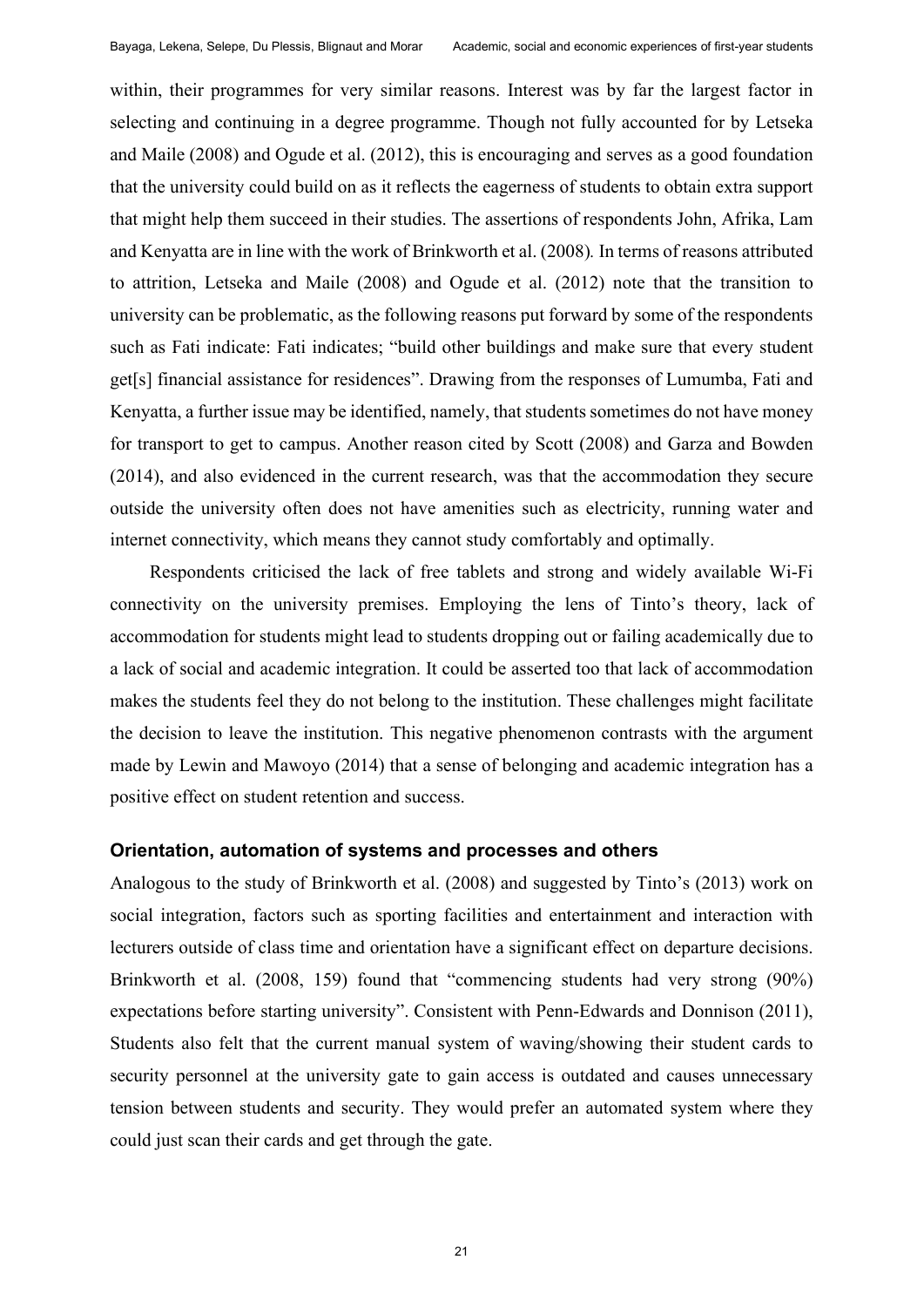## **University residences, academic systems: Learning spaces, library and electronic resource centre (ERC)**

Lewin and Mawoyo (2014) reflected on student access and success and, like Tinto (2013), are strong advocates of residence. In line with Tinto's (2013) theory, one issue that was ranked very high by students and that needs addressing is the fact that classes are too big in terms of student numbers while the physical size of the lecture rooms themselves is so small that many of them have to sit outside and do not even have a chance to consult with lecturer, let alone to engage with the lesson or ask questions. The students reckoned that smaller tutorial sessions would help them improve and understand better.

Though not accounted for in Tinto's (2013) theory or Brinkworth et al.'s (2008) findings, the majority of the students are young (18–21) first-generation students who largely depend on financial assistance from the National Student Financial Aid Scheme (NSFAS). This has huge implications for the institution in terms of the type of support the students need to successfully transition from school to university and succeed in their first year and beyond. Almost all (96%) the surveyed students lamented about the lack of university accommodation as the biggest barrier to their success. The findings relating to accommodation vary – compare the studies of Ogude et al. (2012), Speckman and Mandew (2014) and Garza and Bowden (2014).

In conclusion and considering the key themes; (1) academic, social and economic challenges faced by students do affect students' choices given a second chance to choose the university and (2) for opinions of students that could improve the institution in order to enhance first years academic, social and economic experiences, a number of assessments could be drawn: For instance, the respondents reported that they needed more academic support in the form of tutorials, learning spaces and mentorship to increase their chances of success. This view of the respondents is also consistent with Naylor, Baik, and Arkoudis' (2018, 329) findings on attrition. According to Naylor et al. (2018, 329), "attrition is often seen as a result of a complex interaction between incentives and disincentives". This aspect is confirmed in this study by the reasons respondents gave when asked why they would not choose this university again given a second chance. Research seldom considers learning spaces; however, in this study, unlike others (Bigger 2016), students also complained significantly about the lack of learning spaces on one of the campuses. Tinto's (2013) theory suggests that academic systems, which include learning spaces and libraries can lead to departure decisions.

## **CONCLUSION, IMPLICATION, AND RECOMMENDATION FOR FUTURE RESEARCH**

It is important to note that regardless of work done so far, specific strategies for increasing the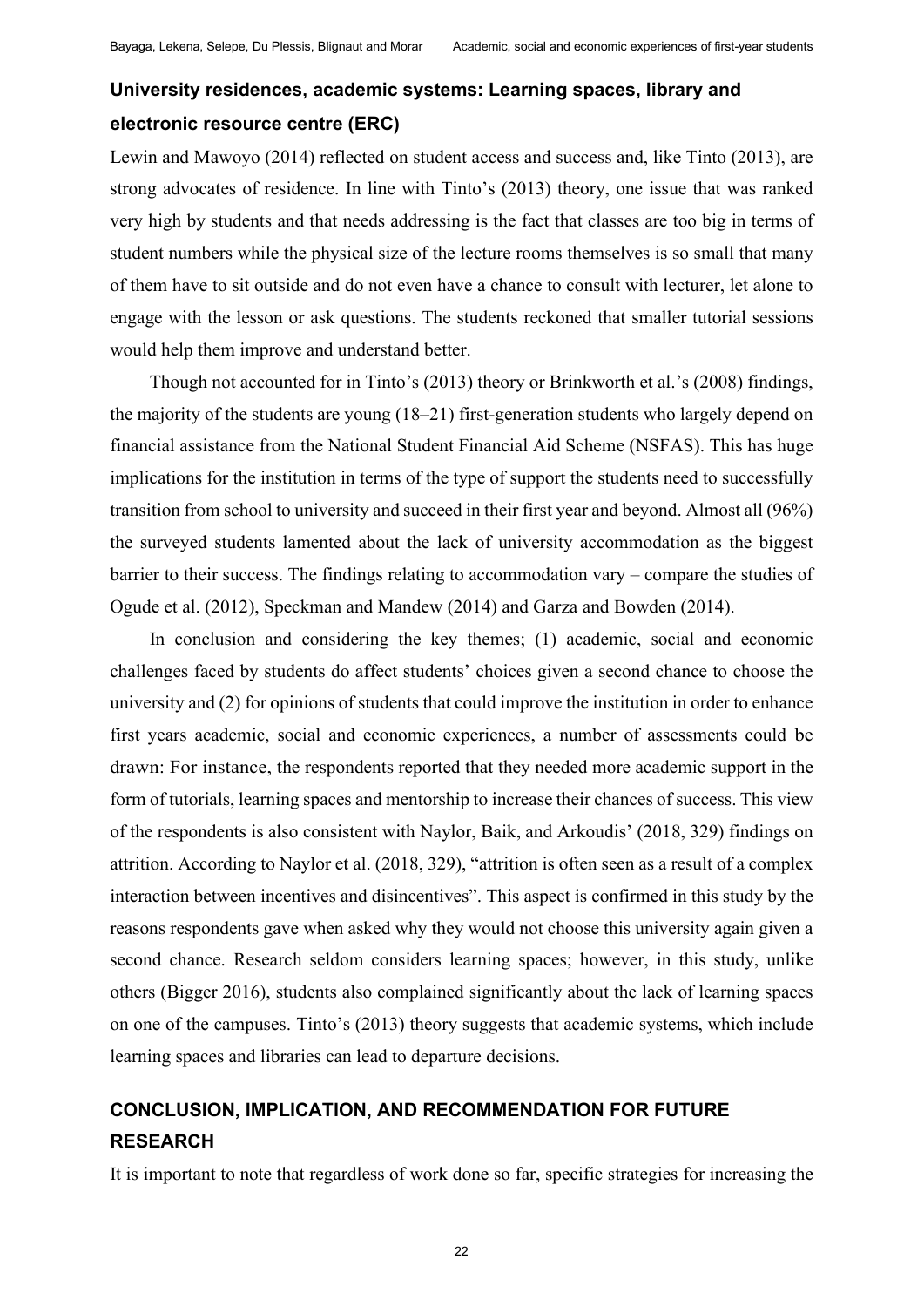chances of successful retention still evade many in relation to FYSE. The current study is thus heeding the call for further research into FYSE. Following the research questions, it is implied that personal and interpersonal challenges of first-year students are key in smooth transitioning into university. It is therefore recommended that university of technologies consider economic, social and academic integration processes and procedures to improve the campus experience. What is key though is that student integration through appropriate social, economic and academic in other categories of universities other than university of technologies should be researched for a comprehensive understating of transition into university.

#### **REFERENCES**

- Adler, J., S. Raju, A. S. Beveridge, S. Wang, J. Zhu, and E. M. Zimmermann. 2008. "College adjustment in University of Michigan students with Crohn's and colitis." *Inflammatory Bowel Disease* 14(9): 1281–1286. https://doi.org[/10.1002/ibd.20484.](https://doi.org/10.1002/ibd.20484)
- Bigger, J. 2016. "Advising first year students." [http://www.nacada.ksu.edu/Resources/](http://www.nacada.ksu.edu/Resources/Clearinghouse/View-Articles/Advising-)  [Clearinghouse/View-Articles/Advising-f](http://www.nacada.ksu.edu/Resources/Clearinghouse/View-Articles/Advising-)irst-year-students.aspx. (Accessed 23 February 2016).
- Bitzer, E. M. 2009. "Academic and social integration in three first-year groups: A holistic perspective." *South African Journal of Higher Education* 23(2): 225–245.
- Brinkworth, R., B. McCann, C. Matthews, and M. K. Nordströ. 2008. "First year expectations and experiences: Student and teacher perspectives." *Higher Education* 58: 1–17. https://doi.org/10.1007/s10734-008-9188-3.
- Council on Higher Education (CHE). 2014. "Higher education monitor: The state of higher education in South Africa." https://www.researchgate.net/publication/312889357 South African Higher [Ed](https://www.researchgate.net/publication/312889357_South_African_Higher_E)ucation Reviewed Two decades of Democracy including chapter on Governance. (Accessed 21 September 2020).
- Egesah, O. B. and M. N. Wahome. 2017. "University Students' Learning Experiences: Nuanced Voices from Graduate Tracer Study." *Journal of Higher Education in Africa* 15(1): 43‒56.
- Gardner, J. N. 1986. "The freshman-year experience." *The Journal of the American Association of Collegiate Registrars and Admissions Officers* 61(4): 261–274.
- Garza, E. and R. Bowden. 2014. "The impact of a first year development course on student success in a community college: An empirical investigation." *American Journal of Educational Research* 2(6): 402–419. https://doi.org[/10.12691/education-2-6-13.](https://www.researchgate.net/deref/http%3A%2F%2Fdx.doi.org%2F10.12691%2Feducation-2-6-13)
- Kagondu, R. and Simmy M. Marwa. 2017. "Quality Issues in Kenya's Higher Education Institutions." *Journal of Higher Education in Africa* 15(1): 23‒42.
- Krause, K. L., R. Hartley, R. James, and C. McInnis. 2005. "The first year experience in Australian universities: Findings from a decade of national studies." [https://citeseerx.ist.psu.edu/viewdoc/](https://citeseerx.ist.psu.edu/viewdoc/download?doi=10.1.1.723.8190&rep=rep1)  [download?doi=10.1.1.723.8190&rep=rep1&](https://citeseerx.ist.psu.edu/viewdoc/download?doi=10.1.1.723.8190&rep=rep1)type=pdf. (Accessed 21 September 2020).
- Konings, P. 2009. "University Crisis and Student Strikes in Africa: The Case of the University of Buea (Cameroon)." *Journal of Higher Education in Africa* 7(1&2): 211–233.
- Lekena, L. L. and A. Bayaga. 2018. "Trend analysis of first year student experience in university." *South African Journal of Higher Education* 32(2): 157‒175. [https://doi.org/10.20853/32-2-1934.](https://doi.org/10.20853/32-2-1934)
- Letseka, M. and S. Maile. 2008. *High university dropout rates: A threat to South Africa'sfuture*. HSRC Press.
- Lewin, T. and M. Mawoyo. 2014. *Student access and success: Issues and interventions in South African universities*. Inyatelo.